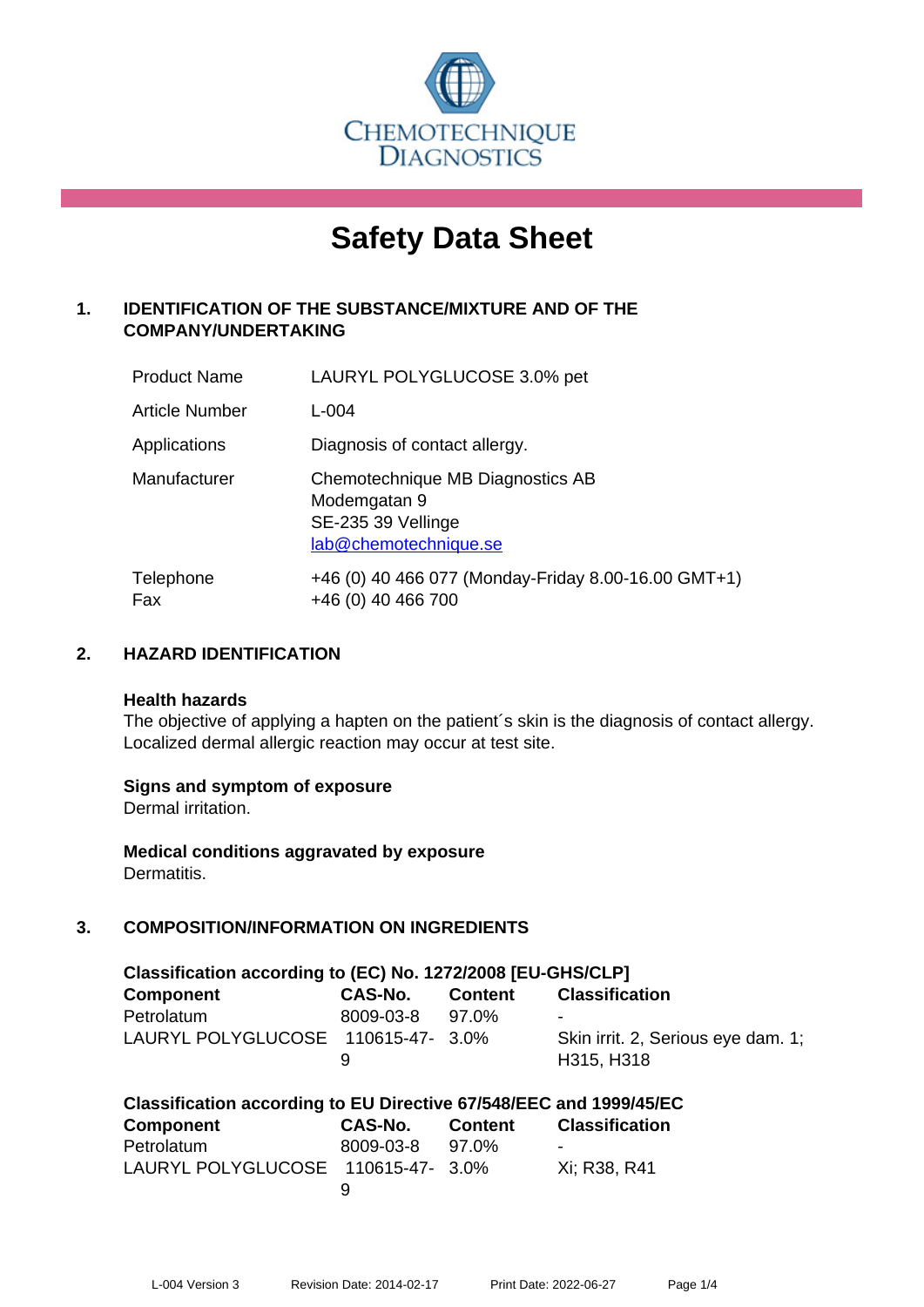## **4. FIRST AID MEASURES**

## **Emergency and first aid procedures**

Obtain medical attention.

# **5. FIRE-FIGHTING MEASURES\***

#### **Suitable extinguish media**

CO2, powder or water spray. Fight larger fires with water spray or alcohol resistant foam.

# **For safety reasons unsuitable extinguishing agents**

Water with full jet.

## **Special protective equipment for fire-fighters**

Wear self-contained respiratory protective device. Wear fully protective suit.

\*Data is shown for petrolatum only

## **6. ACCIDENTAL RELEASES MEASURES**

**Steps to be taken if material is released or spilled** Contain and place in a closed container.

# **7. HANDLING AND STORAGE**

**Precautions to be taken in handling and storage** Store dark at 5-8°C. Avoid extended exposure to light. FOR EXTERNAL USE ONLY.

# **8. EXPOSURE CONTROLS/PERSONAL PROTECTION**

**Respiratory protection** Not required.

**Ventilation** Local exhaust.

**Protective gloves** Disposal gloves.

#### **Eye protection** Not required with normal use.

## **Work/Hygienic practices**

Wash hands after each use.

## **9. PHYSICAL AND CHEMICAL PROPERTIES**

Odour **Odourless** 

Appearance Ivory White Semi Solid

Melting point\* 50-55° C Flash point\*  $>100^{\circ}$ C

Boiling point\* No data available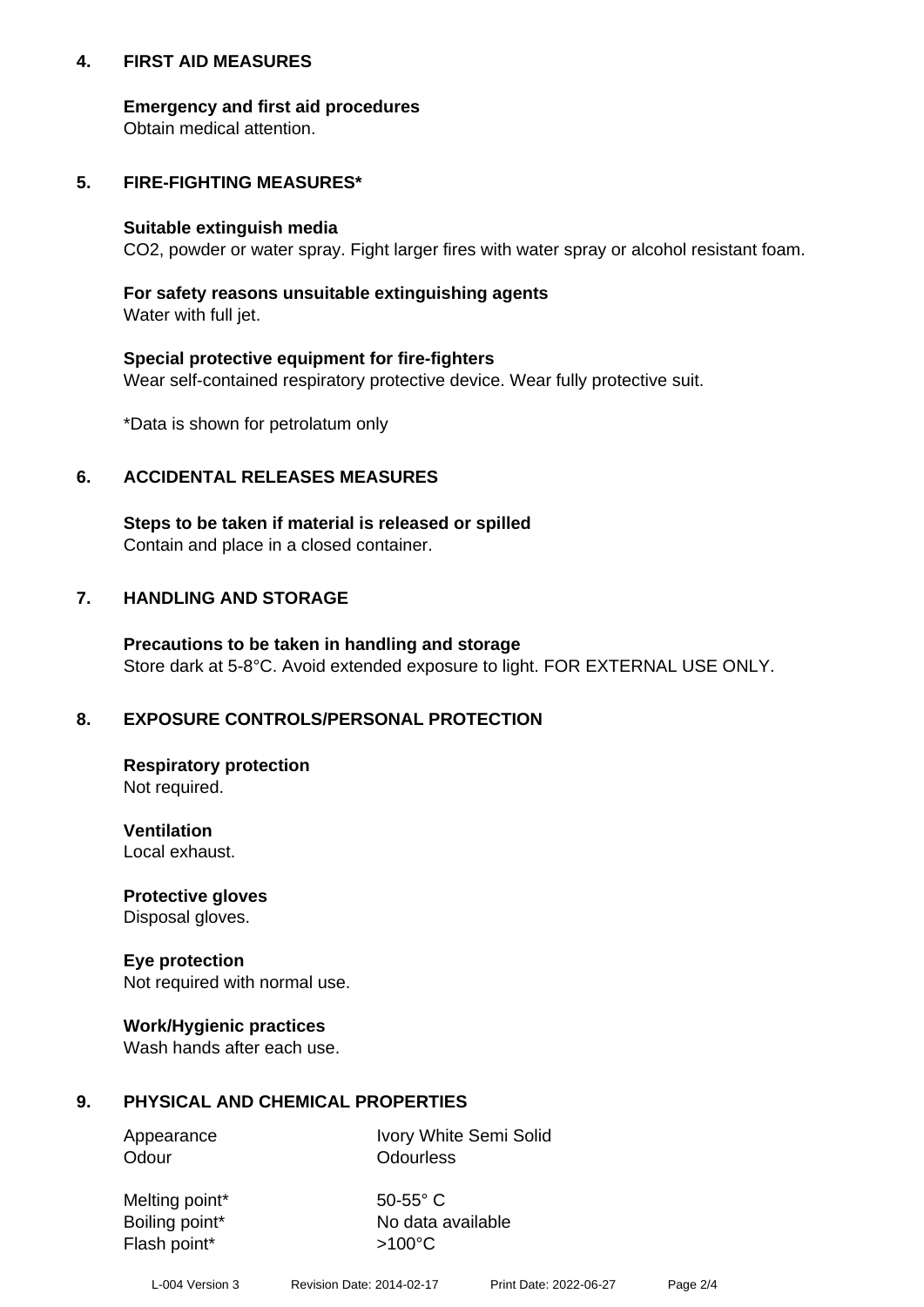Density\* No data available. Solubility in/Miscibility with Water\*

Self ignition\* Product does not self ignite. Danger of explosion\* Product does not present an explosion hazard. Insoluble

\*Data is shown for petrolatum only

# **10. STABILITY AND REACTIVITY**

#### **Incompability**

May react with strong oxidizing agents.

#### **Stability**

Stable at recommended storage conditions.

#### **Hazardous byproducts**

Combustion may generate CO, CO2 and other oxides.

**Hazardous polymerization**

Will not occur.

## **11. TOXICOLOGICAL INFORMATION**

No data available.

## **12. ECOLOGICAL INFORMATION**

No data available.

## **13. DISPOSAL CONSIDERATIONS**

#### **Waste disposal method**

Comply with federal, state/provincial and local regulation.

#### **14. TRANSPORT INFORMATION**

Not dangerous goods.

## **15. REGULATORY INFORMATION**

The classification is according to the latest editions of the EU lists, and extended by company and literature data.

## **16. OTHER INFORMATION**

#### **Text of H-statements and R-phrases mentioned in Section 3**

| Skin irritation (Category 2)    |
|---------------------------------|
| Serious eye damage (Category 1) |
| Causes skin irritation          |
| Causes serious eye damage       |
|                                 |